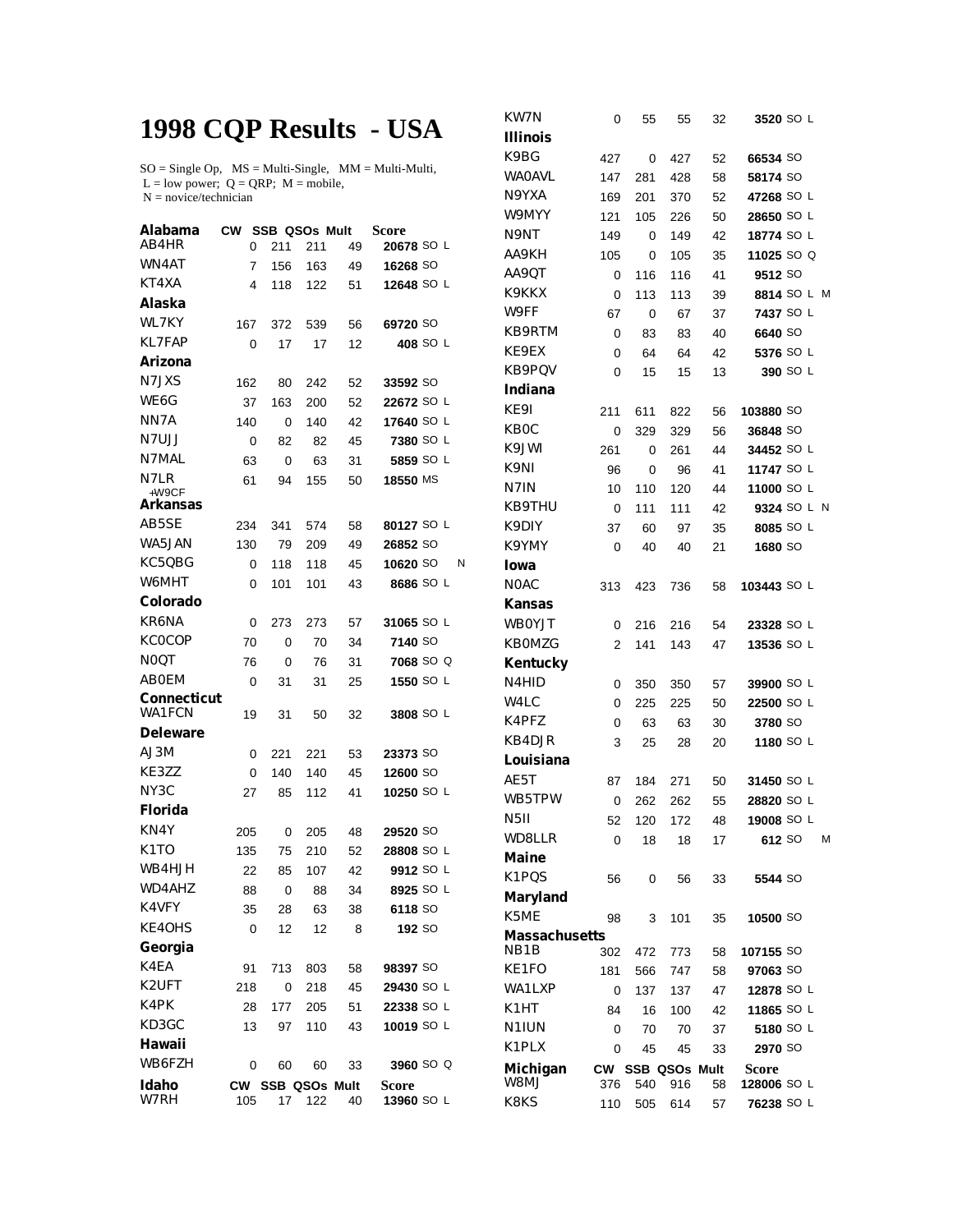| K8ED                                 | 136         | 163 | 299       | 55 | 40370 SO L   | W2EZ                     | 100            | 0           | 100 | 33 | 9900 SO        |
|--------------------------------------|-------------|-----|-----------|----|--------------|--------------------------|----------------|-------------|-----|----|----------------|
| W8WVU                                | 100         | 0   | 100       | 38 | 11400 SO L   | KI6EZ/2                  | 2              | 101         | 103 | 44 | 9152 SO L      |
| Minnesota                            |             |     |           |    |              | WZ2T                     | 60             | 0           | 60  | 25 | 4500 SO Q      |
| WA2MNO                               | 64          | 22  | 86        | 37 | 8732 SO L    | KG2BI                    | 49             | 0           | 49  | 24 | 3492 SO L      |
| <b>NOJVR</b>                         | 0           | 101 | 101       | 41 | 8282 SO L    | WV2B                     | 0              | 45          | 45  | 36 | 3240 SO L      |
| <b>NOXW</b>                          | 45          | 22  | 67        | 36 | 6444 SO      | N <sub>2FR</sub>         | 0              | 25          | 25  | 19 | 931 SO         |
| <b>Mississippi</b>                   |             |     |           |    |              | W2WSS                    | 9              | $\Omega$    | 9   | 8  | 216 SO Q       |
| KI5IB                                | 33          | 214 | 247       | 49 | 25823 SO L   | <b>North Carolina</b>    |                |             |     |    |                |
| N5KGY                                | $\mathbf 0$ | 148 | 148       | 50 | 14800 SO L   | N <sub>4</sub> CW        | 169            | 126         | 295 | 54 | 40932 SO L     |
| WB2JAF                               | 73          | 38  | 111       | 41 | 12095 SO     | KO4MM                    | 0              | 318         | 318 | 56 | 35560 SO L     |
| WM9M                                 | $\mathbf 0$ | 65  | 65        | 34 | 4420 SO<br>М | N4AF                     | 147            | 0           | 147 | 40 | 17640 SO       |
| <b>Missouri</b>                      |             |     |           |    |              | W2VMX                    | 36             | 0           | 36  | 24 | 2592 SO L      |
| <b>KOJPL</b>                         | 209         | 150 | 359       | 56 | 51912 SO     | NO <sub>4</sub> Y        | 0              | 200         | 200 | 54 | 21600 MS L     |
| <b>KOGSV</b>                         | 120         | 170 | 290       | 58 | 40600 SO L   | +KE4NBR<br>North Dakota  |                |             |     |    |                |
| <b>WOGWT</b>                         | 66          | 161 | 227       | 50 | 26000 SO L   | <b>NOFW</b>              | 30             | 175         | 205 | 53 | 23320 SO L     |
| <b>KODAT</b>                         | 0           | 187 | 187       | 50 | 18700 SO L   | Ohio                     |                |             |     |    |                |
| <b>KOTPY</b>                         | 100         | 22  | 122       | 49 | 16856 SO L   | W8GN                     | 308            | 511         | 819 | 58 | 112868 SO      |
| KIOLO                                | 0           | 103 | 103       | 43 | 8858 SO L    | W4NTI                    | 338            | 171         | 509 | 52 | 70512 SO L     |
| <b>WAOOTV</b>                        | 31          | 0   | 31        | 23 | 2139 SO L    | KF8TM                    | 250            | 0           | 250 | 48 | 35928 SO       |
| Montana                              |             |     |           |    |              | WT8P                     | 129            | 127         | 256 | 47 | 30127 SO L     |
| K7PGL                                | 191         | 303 | 494       | 55 | 64845 SO     | K4UK                     | 142            | 95          | 237 | 48 | 29568 SO L     |
| Nebraska                             |             |     |           |    |              | KI8CS                    | 0              | 232         | 232 | 54 | 25056 SO L     |
| KOIL                                 | 103         | 195 | 298       | 54 | 37746 SO L   | K8MR                     | 160            | $\mathbf 0$ | 160 | 45 | 21533 SO L     |
| <b>KOOAL</b>                         | 151         | 39  | 190       | 46 | 24426 SO L   | KA8NRC                   | 0              | 111         | 111 | 47 | 10434 SO Q     |
| <b>KBOWHY</b>                        | 0           | 205 | 205       | 54 | 22086 SO L   | NH <sub>7</sub> CC       | 0              | 101         | 101 | 48 | 9696 SO L N    |
| <b>KKODX</b>                         | 0           | 205 | 205       | 52 | 21320 SO L   | KB8TPT                   | 0              | 82          | 82  | 45 | 7380 SO        |
| WA6POZ                               | 0           | 181 | 181       | 50 | 18100 SO L   | AB8DE                    | 0              | 43          | 43  | 28 | 2408 SO        |
| <b>KOFPM</b>                         | 40          | 10  | 50        | 29 | 4060 SO L    | <b>Oklahoma</b>          |                |             |     |    |                |
| Nevada                               |             |     |           |    |              | No Entry                 |                |             |     |    |                |
| No Entry                             |             |     |           |    |              | Oregon                   |                |             |     |    |                |
| <b>New Hampshire</b>                 |             |     |           |    |              | K4XU/7                   | 162            | 167         | 329 | 54 | 44199 SO       |
| AA1CA                                | 160         | 0   | 160       | 44 | 21120 SO Q   | KI7Y                     | 172            | 100         | 272 | 50 | 35800 SO       |
| K <sub>1</sub> BV                    | 63          | 76  | 139       | 49 | 16709 SO     | KU7K                     | 98             | 76          | 174 | 53 | 23638 SO L     |
| <b>New Jersey</b>                    |             |     |           |    |              | KK1A                     | 36             | 75          | 111 | 45 | 11610 SO L     |
| W2HCA                                | 95          | 129 | 224       | 55 | 29783 SO     | N7IXI                    | $\overline{2}$ | 39          | 41  | 26 | 2184 SO L      |
| N <sub>2</sub> C <sub>O</sub>        | 145         | 0   | 145       | 45 | 19508 SO Q   | Pennsylvania             |                |             |     |    |                |
| W2UDT                                | 57          | 118 | 175       | 45 | 18315 SO     | WA3HAE                   |                | 338 442     | 780 |    | 58 110084 SO L |
| K2EWA                                | 0           | 102 | 102       | 42 | 8568 SO      | K3WW                     | 226            | 418         | 644 | 58 | 87725 SO       |
| K5KG                                 | 242         | 449 | 691       | 58 | 94105 MS     | AA3CE                    | 84             | 285         | 369 | 57 | 46854 SO L     |
| <b>New Mexico</b>                    |             |     |           |    |              | WA3SES                   | 183            | 79          | 262 | 52 | 36712 SO L     |
| N5UL                                 | 258         | 0   | 258       | 48 | 37152 SO L   | N3RJ                     | 147            | 128         | 275 | 52 | 36244 SO       |
| K5XY                                 | 0           | 13  | 13        | 12 | 312 SO L M   | KC3M                     | 172            | 91          | 263 | 51 | 35598 SO L     |
| <b>New York</b>                      |             |     |           |    |              | K3WWP                    | 215            | 0           | 215 | 44 | 28380 SO Q     |
| KE2VB                                | 146         | 341 | 487       | 58 | 64902 SO     | AA3ML                    | 137            | 74          | 211 | 50 | 27950 SO L     |
| AE2T                                 | 206         | 248 | 454       | 56 | 62328 SO L   | W3AG                     | 172            | 33          | 205 | 47 | 27354 SO       |
| WA1KKM                               | 209         | 222 | 431       | 54 | 57834 SO     | Pennsylvania (continued) |                |             |     |    |                |
| K2ONP                                | 133         | 250 | 383       | 56 | 50344 SO     | WB3DOM                   | 87             | 52          | 139 | 46 | 16790 SO       |
| K <sub>2</sub> SX                    | 163         | 137 | 300       | 54 | 41202 SO     | KC3ZZ                    | 0              | 172         | 172 | 45 | 15480 SO L     |
| New York (cont)<br>N <sub>2</sub> CU |             |     | QSOs Mult |    | Score        | N3IKO                    | 0              | 146         | 146 | 46 | 13432 SO L     |
|                                      | 146         | 148 | 293       | 55 | 40233 SO     | W3NTD                    | 0              | 130         | 130 | 45 | 11700 SO L     |
| WB2OSM<br>N2LBR                      | 0           | 257 | 257       | 58 | 29812 SO L   | N3IXR                    | 41             | 71          | 112 | 44 | 11594 SO       |
| W2WC                                 | 89          | 75  | 164       | 43 | 17931 SO L   | KA3MMM                   | 77             | 0           | 77  | 39 | 9009 SO L      |
|                                      | 124         | 9   | 133       | 44 | 17160 SO L   |                          |                |             |     |    |                |